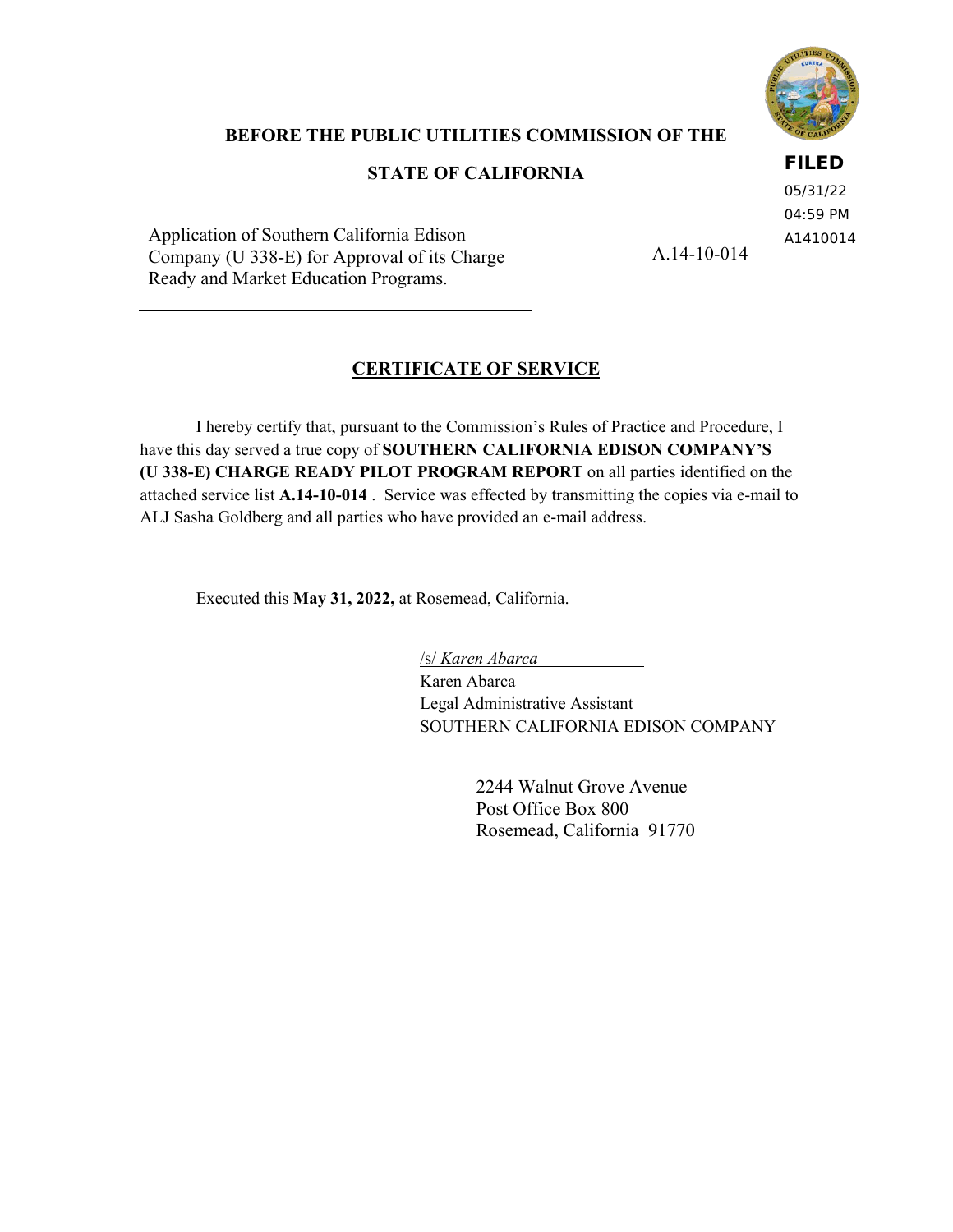

#### **CALIFORNIA PUBLIC UTILITIES COMMISSION Service Lists**

**PROCEEDING: A1410014 - EDISON - FOR APPROVA FILER: SOUTHERN CALIFORNIA EDISON COMPANY LIST NAME: LIST LAST CHANGED: NOVEMBER 30, 2020** 

**Download the Comma-delimited File About Comma-delimited Files** 

#### **Back to Service Lists Index**

# **Parties**

C. C. SONG CHRISTOPHER WARNER MARIN CLEAN ENERGY **EMAIL ONLY** EMAIL ONLY EMAIL ONLY, CA 00000 FOR: MARIN CLEAN ENERGY

JAMES HALL JAY FRIEDLAND MGR.- ADVANCED VEHICLE AND INFRA. POLICY ZERO MOTORCYCLES GENERAL MOTORS LLC **EMAIL ONLY** EMAIL ONLY EMAIL ONLY, CA 00000 EMAIL ONLY, CA 00000 FOR: PLUG IN AMERICA FOR: GENERAL MOTORS LLC

JOHN BOESEL JOSEPH HALSO CALSTART CALSTART CALSTART CALSTART CALSTART CALSTART CALSTART CALL FELLOW EMAIL ONLY SIERRA CLUB FOR: CALSTART WASHINGTON, DC 20001

THOMAS ASHLEY **EXECUTE AS INCLUSIVE ASSESSMENT CONTRACT OF A SECOND ASSESSMENT CONTRACT OF A SECOND LET A** VP - GOVN'T AFFAIRS & PUBLIC POLICY ATTORNEY GREENLOTS NRG ENERGY, INC. 925 N. LA BREA AVE., 6TH FL 11390 W. OLYMPIC BLVD., STE. 250 LOS ANGELES, CA 90038 LOS ANGELES, CA 90064

SR. POLICY ANALYST **PACIFIC GAS AND ELECTRIC COMPANY** EMAIL ONLY, CA 00000 FOR: PACIFIC GAS AND ELECTRIC COMPANY

EMAIL ONLY, CA 00000 50 F STREET, NW, 8TH FLR. FOR: SIERRA CLUB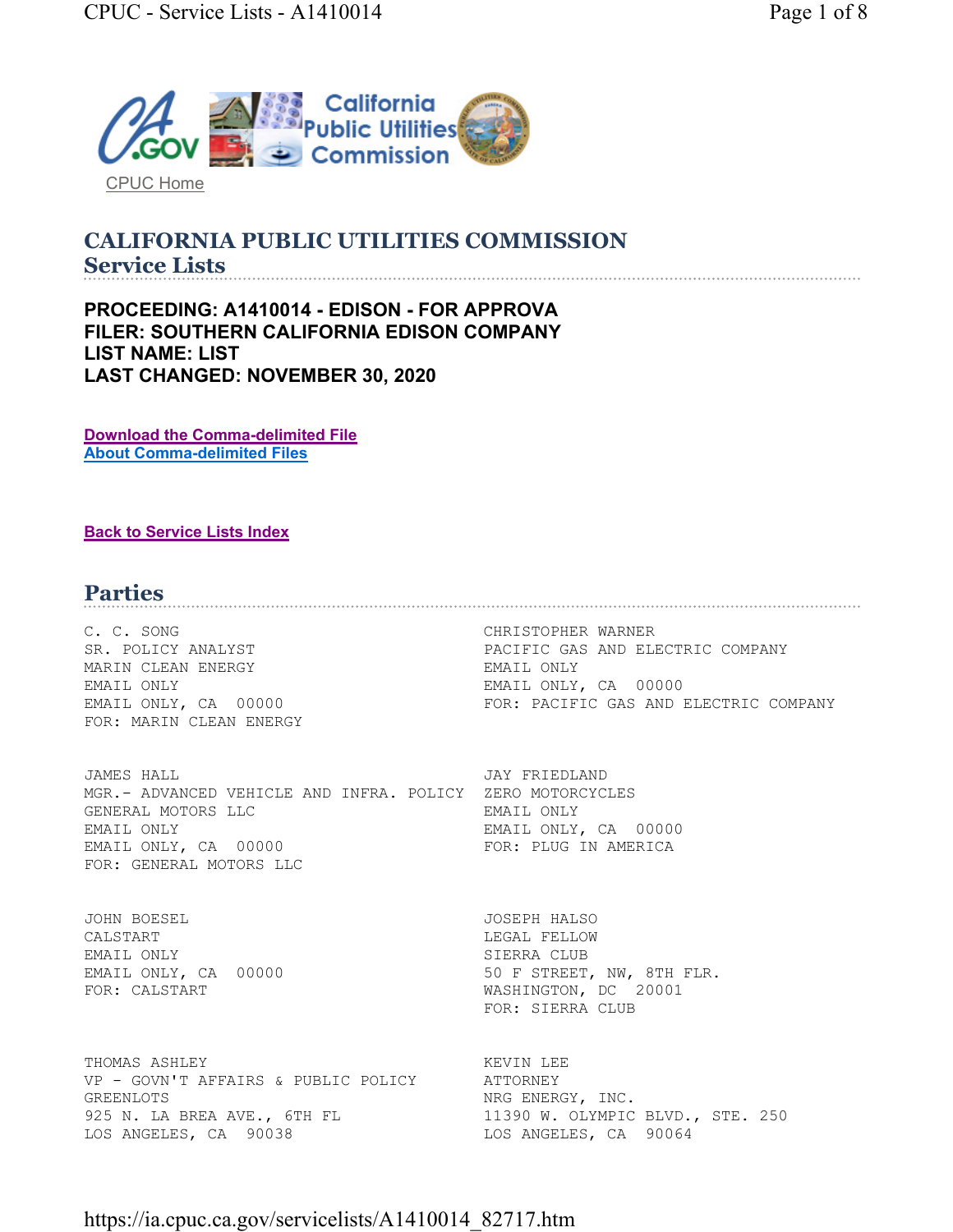FORREST NORTH **JESSALYN** ISHIGO 1015 ABBOT KINNEY BLVD. 1919 TORRANCE BLVD. VENICE, CA 90291 TORRANCE, CA 90501

MAX BAUMHEFNER **OLIVIA SAMAD** ATTORNEY SR. ATTORNEY<br>NATURAL RESOURCES DEFENSE COUNCIL SOUTHERN CAL NATURAL RESOURCES DEFENSE COUNCIL SOUTHERN CALIFORNIA EDISON COMPANY SAN FRANCISCO, CA 91404 ROSEMEAD, CA 91770 CAMPAIGN (MEMBERS: NRDC, COMMUNITIES FOR A BETTER ENVIRONMENT , ENVIRONMENT CALIFORNIA RESEARCH & POLICY CENTER, COALITION FO CLEAN AIR, AND THE GREENLINING INSTITUTE)

JOHN W. LESLIE, ESQ SARIES E. GREGORY BARNES ATTORNEY ATTORNEY DENTONS US LLP SAN DIEGO GAS & ELECTRIC COMPANY SAN DIEGO, CA 92121 SAN DIEGO, CA 92123 FOR: SHELL ENERGY NORTH AMERICA (US), FOR: SAN DIEGO GAS & ELECTRIC COMPANY L.P.

SACHU CONSTANTINE MICHAEL CHIACOS DIR. OF POLICY **Example 20 Finally State Contract Programs** CENTER FOR SUSTAINABLE ENERGY COMMUNITY ENVIRONMENTAL COUNCIL 9325 SKY PARK COURT, SUITE 100 26 W. ANAPAMU ST., 2ND FLR. SAN DIEGO, CA 92123 SANTA BARBARA, CA 93101

DAVID SCHLOSBERG MARC D JOSEPH ENEL X NORTH AMERICA, INC. 846 BRANSTEN ROAD SOUTH SAN FRANCISCO, CA 94080 FOR: ELECTRIC MOTOR WERKS, INC. EMPLOYESS (CCUE)

IRYNA KWASNY ELISE TORRES CALIF PUBLIC UTILITIES COMMISSION STAFF ATTORNEY LEGAL DIVISION THE UTILITY REFORM NETWORK SAN FRANCISCO, CA 94102-3214 FOR: ORA

LARISSA KOEHLER FRANCESCA WAHL

FOR: GREENLOTS FOR: NRG ENERGY, INC.

CHIEF OPERATING OFFICER ENVIRONMENTAL BUSINESS DEVELOPMENT RECARGO, INC. THE RECARGO MERICAN HONDA MOTOR CO., INC. FOR: RECARGO, INC. THE RECARGO RECARGO FOR: AMERICAN HONDA MOTOR CO., INC.

111 SUTTER ST., 21ST FL. 2244 WALNUT GROVE AVENUE / PO BOX 800 FOR: THE CHARGE AHEAD CALIFORNIA FOR: SOUTHERN CALIFORNIA EDISON COMPANY

4655 EXECUTIVE DRIVE, STE. 700 8330 CENTURY PARK COURT, BLDG 3. CP32D

FOR: CENTER FOR SUSTAINABLE ENERGY FOR: COMMUNITY ENVIRONMENTAL COUNCIL

ADAMS BROADWELL JOSEPH & CARDOZO, PC<br>601 GATEWAY BLVD., STE. 1000 SAN CARLOS, CA 94070 FOR: COALITION OF CALIFORNIA UTILITY

785 MARKET STREET, SUITE 1400 505 VAN NESS AVENUE<br>
SAN FRANCISCO, CA 94102-3214 FOR: THE UTILITY REFORM NETWORK (TURN)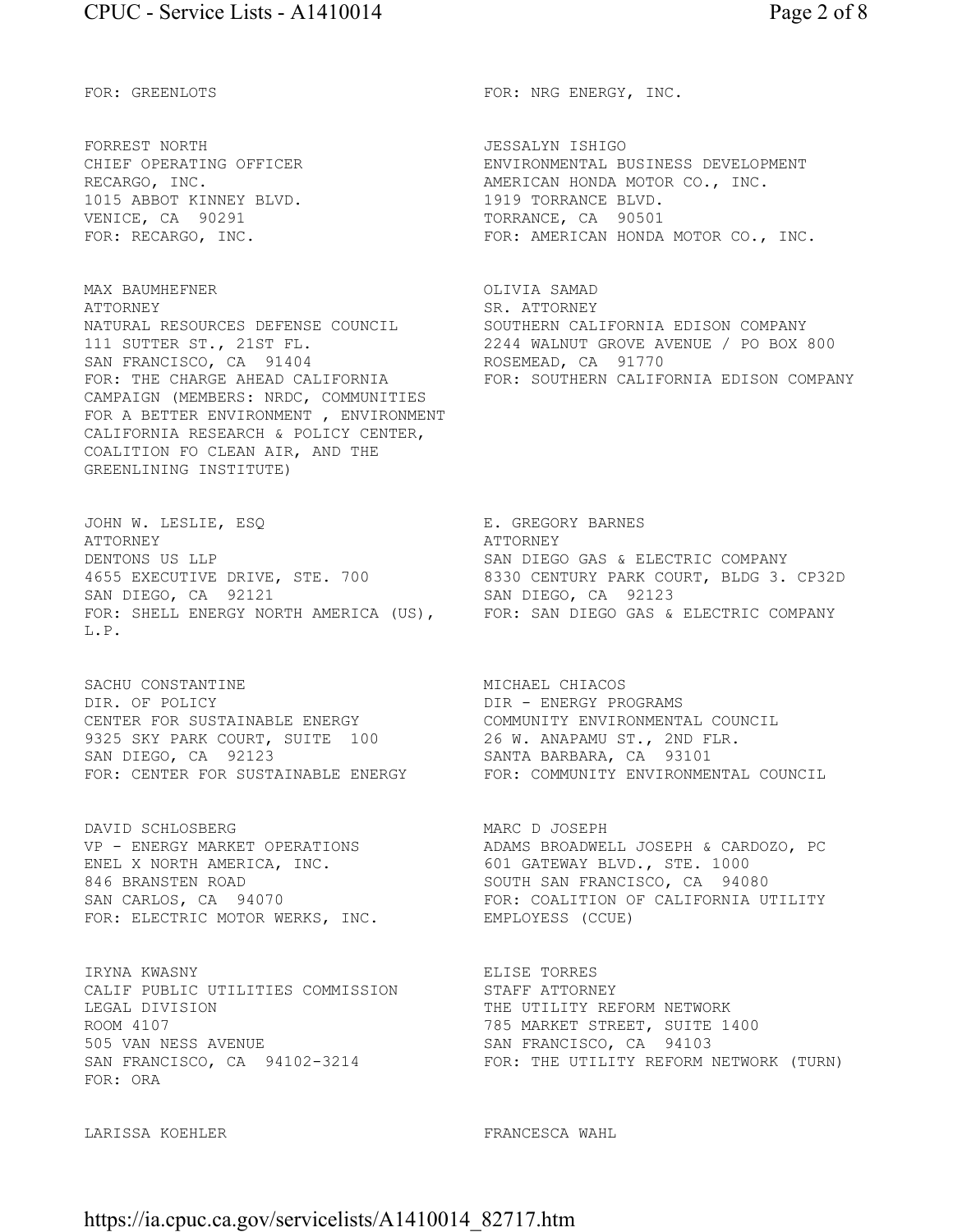ENVIRONMENTAL DEFENSE FUND<br>123 MISSION STREET, 28TH FL. 344 DE HARO STREET, STE. 101<br>SAN FRANCISCO, CA 34105 123 MISSION STREET, 28TH FL. 444 DE HARO STREET, STE. 101 SAN FRANCISCO, CA 94105 SAN FRANCISCO, CA 94107 FOR: ENVIRONMENTAL DEFENSE FUND FOR: TESLA, INC.

CHRIS S. KING JIMMY O'DEA, PH.D CHIEF POLICY OFFICER **VEHICLES** ANALYST EMETER, A SIEMENS BUSINESS UNION OF CONCERNED SCIENTISTS 4000 E. THIRD AVE., 4TH FLOOR 500 12TH STREET, STE. 340 FOSTER CITY, CA 94404 OAKLAND, CA 94607

JIM BAAK ROMAN PARTIDA-LOPEZ PROGRAM DIR - GRID INTEGRATION LEGAL COUNSEL VOTE SOLAR THE GREENLINING INSTITUTE 360 22ND FLOOR, SUITE 730 360 14TH STREET, 2ND FL. OAKLAND, CA 94612 OAKLAND, CA 94612

ALEX J. MORRIS GREGORY MORRIS EXE. DIR.- POLICY & REGULATORY AFFAIRS DIRECTOR CALIFORNIA ENERGY STORAGE ALLIANCE GREEN POWER INSTITUTE 2150 ALLSTON WAY, SUITE 400 2039 SHATTUCK AVE., SUITE 402 BERKELEY, CA 94704 BERKELEY, CA 94704 FOR: CALIFORNIA ENERGY STORAGE ALLIANCE FOR: GREEN POWER INSTITUTE (CESA)

COLLEEN C. QUINN **LAURA FERNANDEZ** VP - GOV'T. RELATIONS AND PUBLIC POLICY ATTORNEY CHARGEPOINT, INC. THE SERAUN BLAISING SMITH WYNNE, P.C. 254 EAST HACIENDA AVENUE 1915 L STREET, STE 1480 CAMPBELL, CA 95008 SACRAMENTO, CA 95814 FOR: CHARGEPOINT FOR: CITY OF LANCASTER

STEVEN P. DOUGLAS VP - ENVIRONMENTAL & ENERGY ALLIANCE FOR AUTOMOTIVE INNOVATION 1415 L STREET, STE. 1190 SACRAMENTO, CA 95814 FOR: ALLIANCE OF AUTOMOBILE MANUFACTURERS

# SR ATTORNEY SR. POLICY ASSOCIATE, BUS. DEVELOPMENT

FOR: EMETER (A SIEMENS BUSINESS) FOR: UNION OF CONCERNED SCIENTISTS

FOR: VOTE SOLAR **FOR: THE GREENLINING INSTITUTE** 

# **Information Only**

ABEGAIL TINKER **ANGIE BOAKES** PACIFIC GAS AND ELECTRIC COMPANY ELECTRIC MOBILITY GENERAL MGR. EMAIL ONLY, CA 00000 EMAIL ONLY

EMAIL ONLY SHELL INT'L. PETROLEUM CO., LIMITED EMAIL ONLY, CA 00000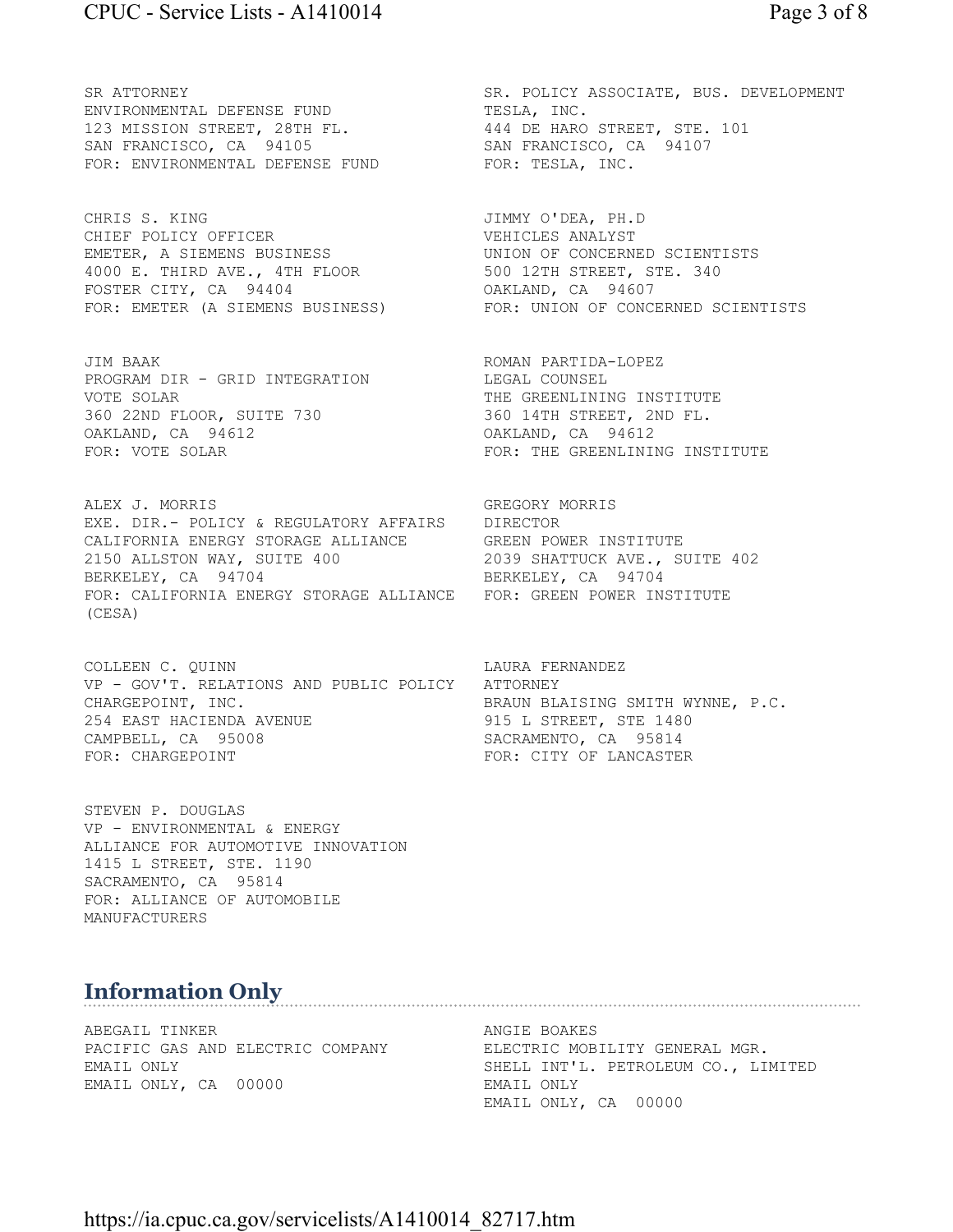ANNE SMART BONNIE DATTA CHARGEPOINT, INC. SIEMENS EMAIL ONLY EMAIL ONLY EMAIL ONLY, CA 00000 EMAIL ONLY, CA 00000

CASE COORDINATION CATHERINE BUCKLEY PACIFIC GAS AND ELECTRIC COMPANY PACIFIC GAS AND ELECTRIC COMPANY EMAIL ONLY EMAIL ONLY EMAIL ONLY, CA 00000 EMAIL ONLY, CA 00000

DAVE PACKARD DESPINA NIEHAUS EMAIL ONLY, CA 00000 EMAIL ONLY

JORDAN RAMER NAMER SHEA EMAIL ONLY EMAIL ONLY FOR: EV CONNECT, INC.

LAUREN DUKE NAMINCI HAN MINCI HAN EMAIL ONLY EMAIL ONLY EMAIL ONLY, NY 00000 EMAIL ONLY, CA 00000

PAUL D. HERNANDEZ SEPHRA A. NINOW, J.D. ENERGY & TRANSPORTATION POLICY MANAGER REGULATORY AFFAIRS MGR. CENTER FOR SUSTAINABLE ENERGY **CENTER FOR SUSTAINABLE ENERGY** EMAIL ONLY EMAIL ONLY EMAIL ONLY, CA 00000 EMAIL ONLY, CA 00000

CROWELL & MORING  $MRW$  & ASSOCIATES, LLC EMAIL ONLY, CA 00000 EMAIL ONLY, CA 00000

TAM HUNT, J. D. SALE AND MICHAEL DANDURAND CONSULTING ATTORNEY LARGED LINZ CAPTIAL, LP COMMUNITY RENEWABLES SOLUTIONS, LLC 411 LAFAYETTE STREET EMAIL ONLY **NEW YORK, NY 10003** EMAIL ONLY, CA 00000-0000

CONSTANTINE LEDNEV **ARMAN TABATABAI** ASSOCIATE-US UTILITIES & POWER RESEARCH RESEARCH DEUTSCHE BANK SECURITIES INC. MORGAN STANLEY 60 WALL STREET<br>
NEW YORK CITY, NY 10005 1585 BROADWAY, 38TH FL. NEW YORK CITY, NY 10005

SR. DIR - AMERICAS & ASIA PACIFIC

CALIFORNIA REGULATORY AFAIRS EMAIL ONLY SAN DIEGO GAS & ELECTRIC COMPANY EMAIL ONLY, CA 00000

EV CONNECT, INC. PACIFIC GAS AND ELECTRIC COMPANY EMAIL ONLY, CA 00000 EMAIL ONLY, CA 00000

DEUTSCHE BANK SECURITIES INC. THE PACIFIC GAS AND ELECTRIC COMPANY

EMAIL ONLY EMAIL ONLY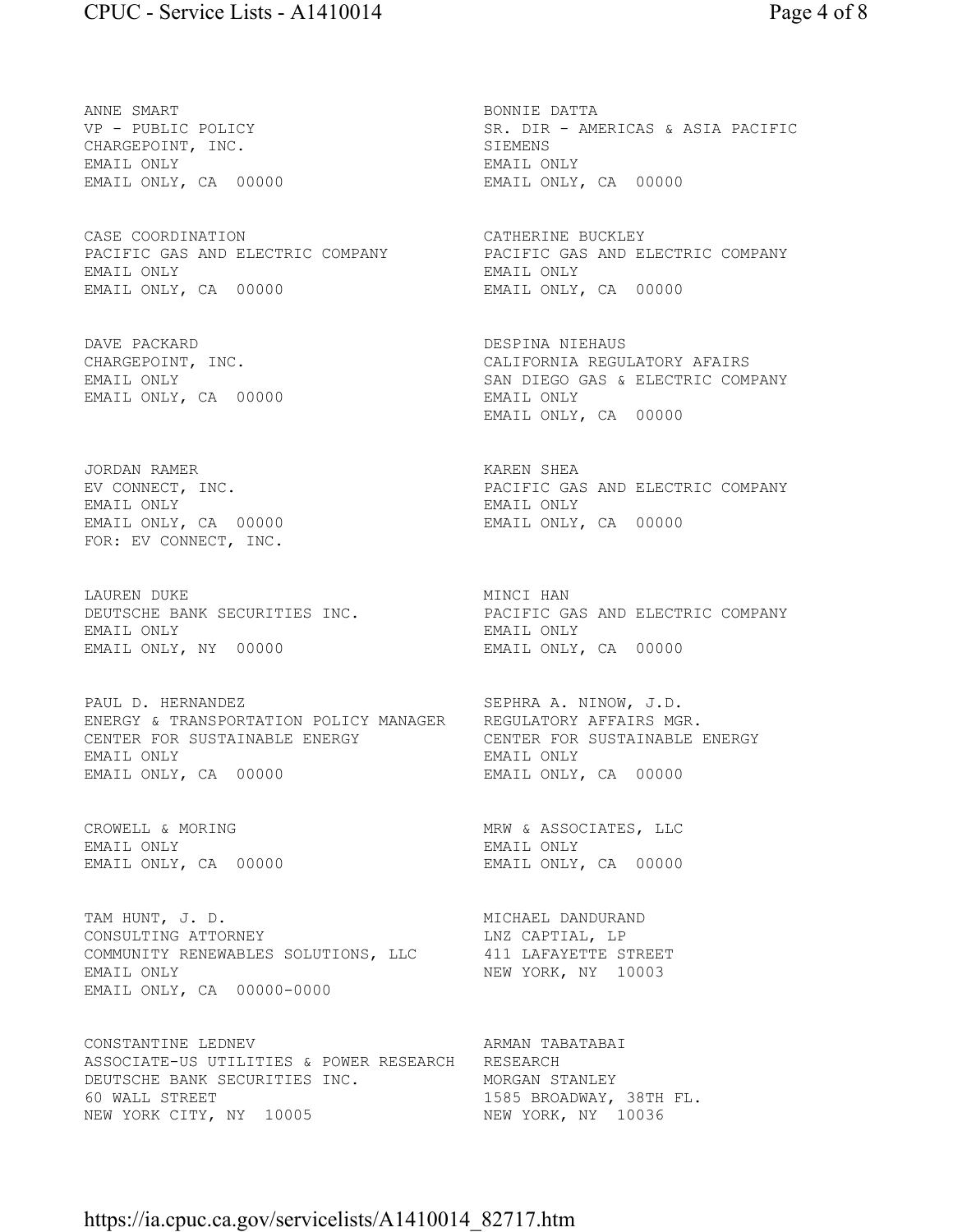JERIMIAH BOOREAM JIM KOBUS POWER, UTILITIES, & ALT ENERGY RESEARCH RESEARCH BANK OF AMERICA MERRILL LYNCH MORGAN STANLEY ONE BRYANT PARK 1585 BROADWAY, 38TH FLOOR NEW YORK, NY 10036 NEW YORK, NY 10036

JOSEPHINE MOORE JULIEN DUMOULIN-SMITH BANK OF AMERICA MERRILL LYNCH BANK OF AMERICA MERRILL LYNCH ONE BRYANT PARK **ONE BRYANT PARK** NEW YORK, NY 10036 NEW YORK, NY 10036

NICHOLAS CAMPANELLA STEVE STUBITZ, CFA POWER AND UTILITIES RESEARCH GLOBAL EQUITIES BANK OF AMERICA MERRILL LYNCH CITADEL ONE BRYANT PARK 131 SOUTH DEARBORN STREET NEW YORK, NY 10036 CHICAGO, IL 60603

ALEXANDER KEROS ALEC BROOKS ADVANCED VEHICLE & INFRASTRUCTURE POLICY AEROVIRONMENT, INC. GENERAL MOTORS, LLC **181 W. HUNTINGTON DRIVE, SUITE 202** 3050 LOMITA BLVD. NOW MONROVIA, CA 91016 TORRANCE, CA 90505 FOR: AEROVIRONMENT, INC.

ANDREA L. TOZER CASE ADMINISTRATION ATTORNEY SOUTHERN CALIFORNIA EDISON COMPANY SOUTHERN CALIFORNIA EDISON COMPANY 2244 WALNUT GROVE AVENUE, ROOM 370 2244 WALNUT GROVE AVE. / PO BOX 800 ROSEMEAD, CA 91770 ROSEMEAD, CA 91770

MARISSA BLUNSCHI DONALD C. LIDDELL SOUTHERN CALIFORNIA EDISON COMPANY ATTORNEY 8631 RUSH ST. **DOUGLASS & LIDDELL** ROSEMEAD, CA 91770 2928 SECOND AVE.

HANNON RASOOL JENNIFER WRIGHT ADMIN. - CALIF. REGULATORY AFFAIRS REGULATORY CASE MGR. SAN DIEGO GAS & ELECTRIC COMPANY SAN DIEGO GAS & ELECTRIC COMPANY 8330 CENTURY PARK CT. CP32D 8330 CENTURY PARK COURT, CP32F SAN DIEGO, CA 92123 SAN DIEGO, CA 92123

REGULATORY CASE MGR. SAN DIEGO GAS & ELECTRIC COMPANY SAN DIEGO GAS & ELECTRIC COMPANY 6330 CENTURY PARK CT, CP31-E 8330 CENTURY PARK COURT, CP 32F SAN DIEGO, CA 92123-1530 SAN DIEGO, CA 92123

POWER AND UTILITIES RESEARCH **HEAD OF US PWR, UTILITIES & ALT ENERGY** 

SAN DIEGO, CA 92103 FOR: CALIFORNIA ENERGY STORAGE ALLIANCE (CESA)

PARINA P. PARIKH CENTRAL FILES<br>REGULATORY CASE MGR. THE SAN DIEGO GAS & ELECTRIC COMPANY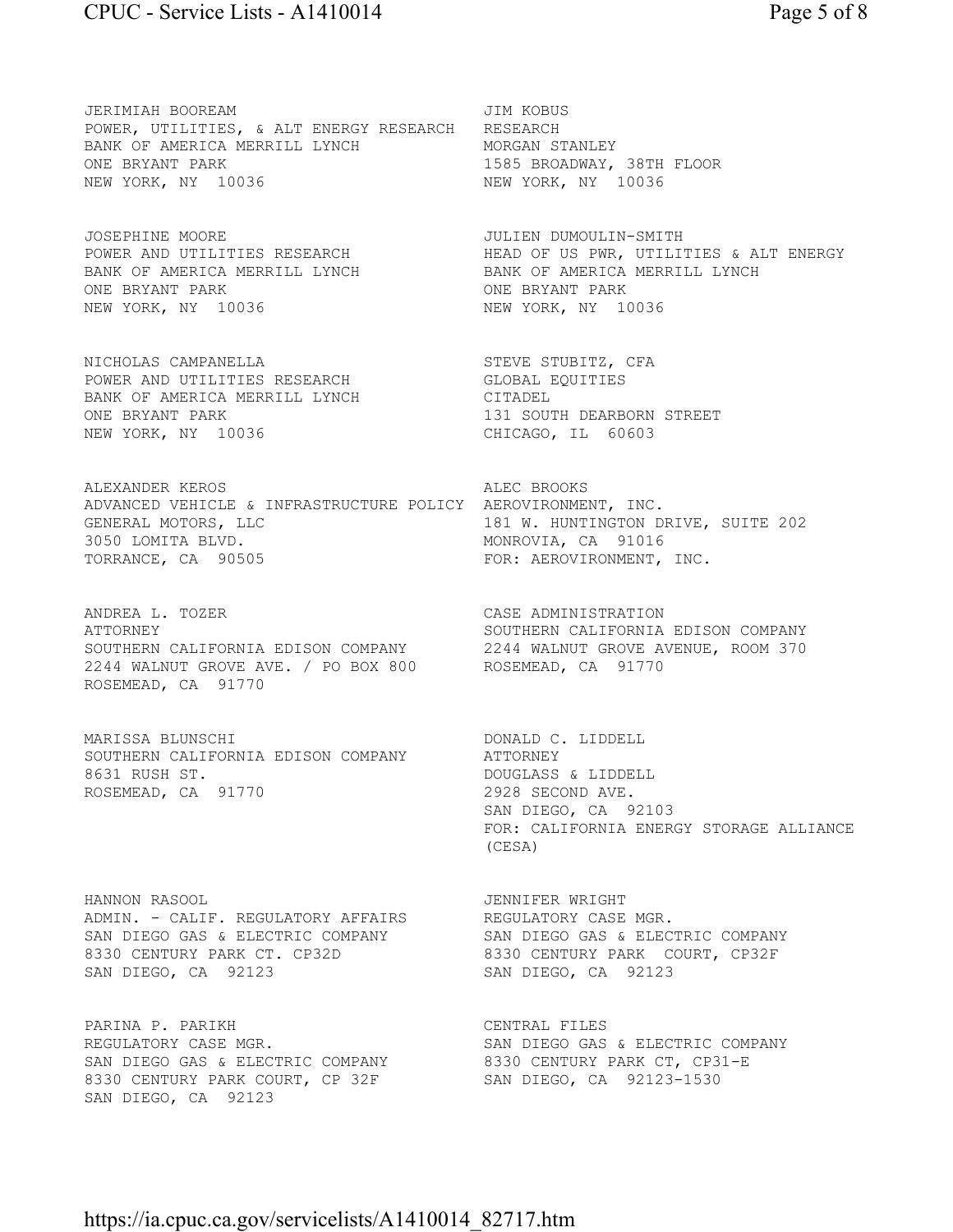MARC MONBOUOUETTE **FIDEL LEON DIAZ** 846 BRANSTEN ROAD AREA SAN CARLOS, CA 94070 505 VAN NESS AVENUE

TIM G. DREW **ERIC BORDEN** CALIF PUBLIC UTILITIES COMMISSION ENERGY POLICY ANALYST ENERGY INFRASTRUCTURE BRANCH AREA 4-A 785 MARKET STREET, STE. 1400 505 VAN NESS AVENUE SAN FRANCISCO, CA 94103 SAN FRANCISCO, CA 94102-3214

MARCEL HAWIGER SHIRLEY WOO THE UTILITY REFORM NETWORK 785 MARKET ST., STE. 1400 SAN FRANCISCO, CA 94105 SAN FRANCISCO, CA 94103

NICOLE JOHNSON LISA QI, ESQ. REGULATORY ATTORNEY **ATTORNEY** CONSUMER FEDERATION OF CALIFORNIA CROWELL & MORING, LLP 150 POST ST., STE. 442 3 EMBARCADERO CENTER, STE. 2600 SAN FRANCISCO, CA 94108 SAN FRANCISCO, CA 94111

CALIFORNIA ENERGY MARKETS **EXALL SERVAN SCHUCHARD** 425 DIVISADERO ST. STE 303 POLICY DIR. SAN FRANCISCO, CA 94117-2242 CALSTART

MCE REGULATORY **SHALINI SWAROOP** 1125 TAMALPAIS AVENUE **MARIN CLEAN ENERGY** SAN RAFAEL, CA 94901 1125 TAMALPAIS AVENUE

PHILLIP MULLER **DAVID PETERSON** PRESIDENT CHARGEPOINT, INC. 436 NOVA ALBION WAY CAMPBELL, CA 95008 SAN RAFAEL, CA 94903

NEWONDA NICHOLS **RENEE SAMSON** PROGRAM MGR., UTILITY SOLUTIONS DIR - UTILITY SOLUTIONS CHARGEPOINT, INC.<br>
254 EAST HACIENDA AVE.<br>
245 E. HACIENDA A CAMPBELL, CA 95008 CAMPBELL, CA 95008

CAMILLE STOUGH, ESQ. **JIM HAWLEY** 

SR.MGR - REG & GOV'T AFFAIRS CALIF PUBLIC UTILITIES COMMISSION ENEL X NORTH AMERICA, INC. THE SENERGY INFRASTRUCTURE BRANCH SAN FRANCISCO, CA 94102-3214

STAFF ATTORNEY FACIFIC GAS & ELECTRIC COMPANY<br>THE UTILITY REFORM NETWORK THE 77 BEALE STREET, B30A

501 CANAL BLVD., NO. G RICHMOND, CA 94804

MARIN CLEAN ENERGY **REGULATORY & LEGISLATIVE COUNSEL** SAN RAFAEL, CA 94901

254 EAST HACIENDA AVENUE

245 E. HACIENDA AVENUE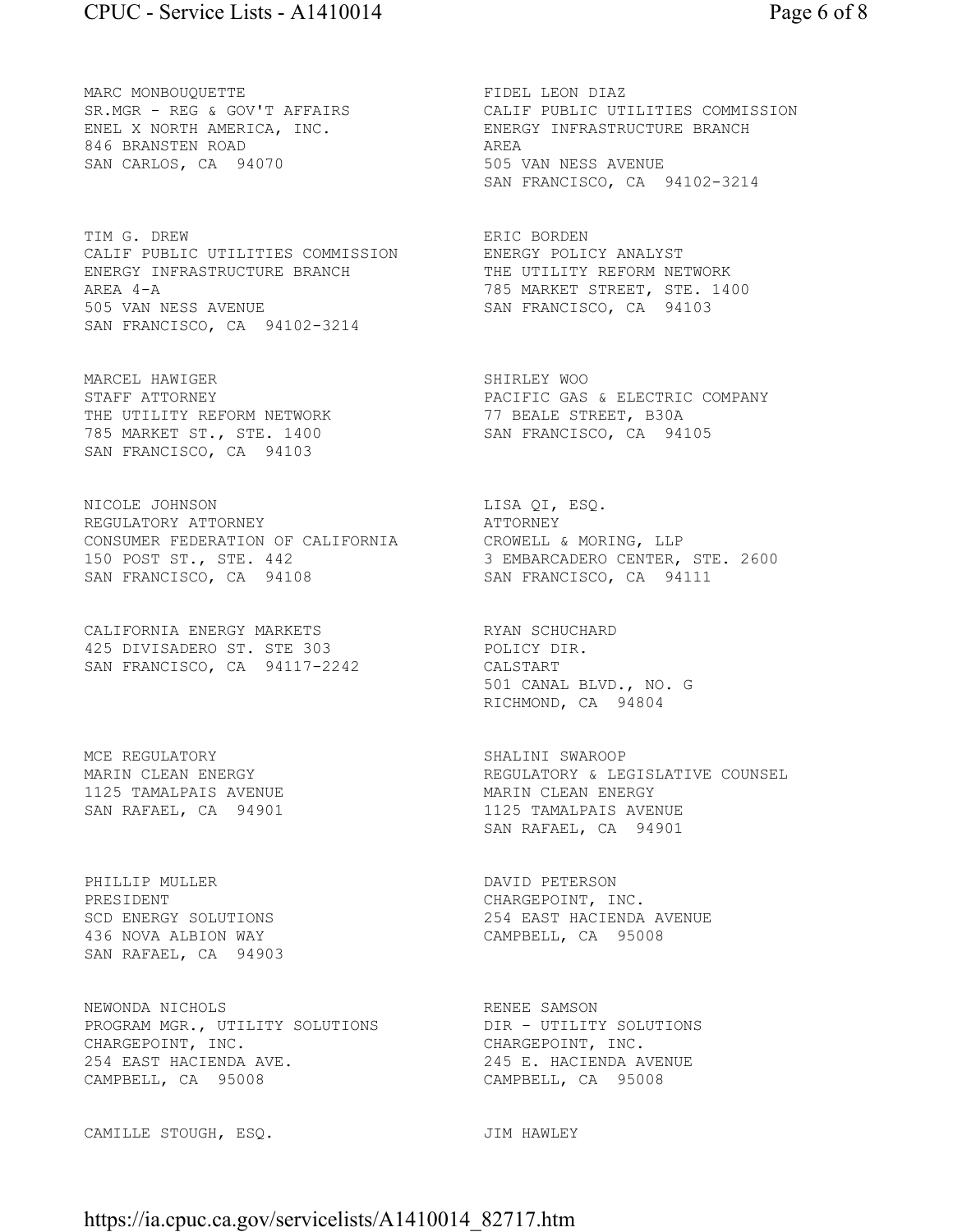BRAUN BLAISING MCLAUGHLIN & SMITH PC PRINCIPAL 915 L STREET, STE. 1480 DEWEY SQUARE GROUP, LLC SACRAMENTO, CA 95814 1020 16TH STREET, SUITE 20

JIM HAWLEY JOHN SHEARS ELECTRIC VEHICLE CHARGING ASSN. CEERT 455 CAPITOL MALL, STE. 600 1100 11TH STREET, SUITE 311 SACRAMENTO, CA 95814 SACRAMENTO, CA 95814 FOR: ELECTRIC VEHICLE CHARGING ASSOCIATION

SCOTT BLAISING LYNN HAUG COUNSEL ELLISON, SCHNEIDER & HARRIS L.L.P. BRAUN BLAISING MCLAUGHLIN & SMITH, P.C. 2600 CAPITOL AVENUE, SUITE 400 915 L STREET, SUITE 1480 SACRAMENTO, CA 95816-5931 SACRAMENTO, CA 95814

SACRAMENTO, CA 95814

# **State Service**

CHLOE LUKINS JOSE ALIAGA-CARO MGR - PUBLIC ADVOCATES OFFICE UTILITIES ENGINEER - ENERGY DIV. EMAIL ONLY EMAIL ONLY EMAIL ONLY, CA 00000 EMAIL ONLY, CA 00000

SANDY GOLDBERG SASHA GOLDBERG SR. COUNSEL CALIF PUBLIC UTILITIES COMMISSION GOVERNOR'S OFF. OF PLANING & RESEARCH ADMINISTRATIVE LAW JUDGE DIVISION EMAIL ONLY 320 West 4th Street Suite 500 EMAIL ONLY, CA 00000 Los Angeles, CA 90013

ALAN BACH ANA M. GONZALEZ AREA ROOM 2106 505 VAN NESS AVENUE 505 VAN NESS AVENUE SAN FRANCISCO, CA 94102-3214 SAN FRANCISCO, CA 94102-3214 FOR: ORA

ANAND DURVASULA AUDREY NEUMAN ROOM 5130 ROOM 4-A 505 VAN NESS AVENUE 505 VAN NESS AVENUE SAN FRANCISCO, CA 94102-3214 SAN FRANCISCO, CA 94102-3214

JENNIFER KALAFUT **JOSEPH A. ABHULIMEN** CALIF PUBLIC UTILITIES COMMISSION CALIF PUBLIC UTILITIES COMMISSION ENERGY EFFICIENCY BRANCH ENERGY INFRASTRUCTURE BRANCH

CALIFORNIA PUBLIC UTILITIES COMMISSION CALIFORNIA PUBLIC UTILITIES COMMISSION

CALIF PUBLIC UTILITIES COMMISSION CALIF PUBLIC UTILITIES COMMISSION ENERGY INFRASTRUCTURE BRANCH ADMINISTRATIVE LAW JUDGE DIVISION

CALIF PUBLIC UTILITIES COMMISSION CALIF PUBLIC UTILITIES COMMISSION COMMISSIONER RANDOLPH PROCUREMENT STRATEGY AND OVERSIGHT BRANC